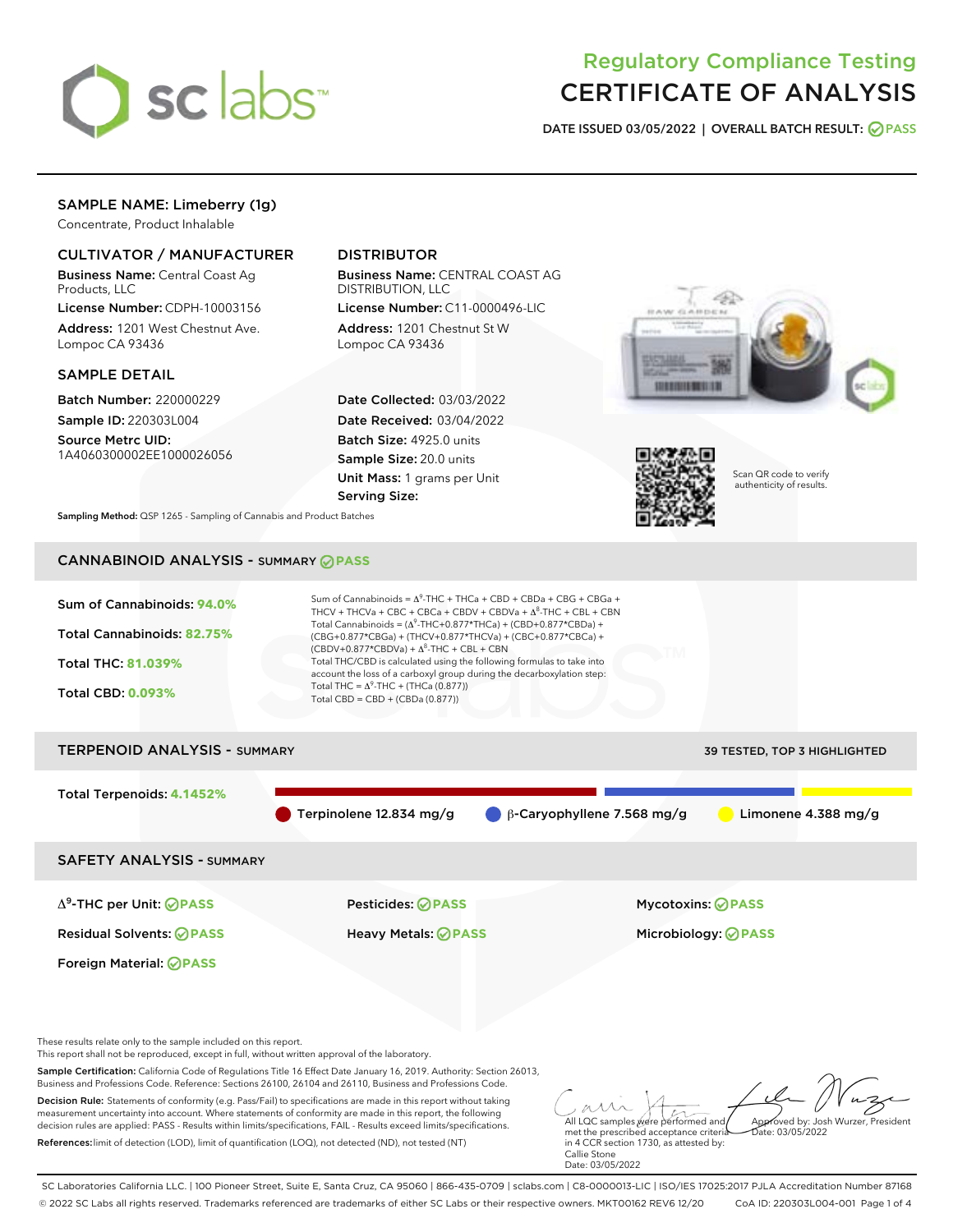



LIMEBERRY (1G) | DATE ISSUED 03/05/2022 | OVERALL BATCH RESULT: 0 PASS

#### CANNABINOID TEST RESULTS - 03/05/2022 2 PASS

Tested by high-performance liquid chromatography with diode-array detection (HPLC-DAD). **Method:** QSP 1157 - Analysis of Cannabinoids by HPLC-DAD

#### TOTAL CANNABINOIDS: **82.75%**

Total Cannabinoids (Total THC) + (Total CBD) + (Total CBG) + (Total THCV) + (Total CBC) +  $(Total CBDV) +  $\Delta^8$ -THC + CBL + CBN$ 

TOTAL THC: **81.039%** Total THC (Δ<sup>9</sup> -THC+0.877\*THCa)

TOTAL CBD: **0.093%** Total CBD (CBD+0.877\*CBDa)

TOTAL CBG: 0.84% Total CBG (CBG+0.877\*CBGa)

TOTAL THCV: 0.198% Total THCV (THCV+0.877\*THCVa)

TOTAL CBC: 0.576% Total CBC (CBC+0.877\*CBCa)

TOTAL CBDV: ND Total CBDV (CBDV+0.877\*CBDVa)

| <b>COMPOUND</b>  | LOD/LOQ<br>(mg/g)          | <b>MEASUREMENT</b><br><b>UNCERTAINTY</b><br>(mg/g) | <b>RESULT</b><br>(mg/g) | <b>RESULT</b><br>(%) |
|------------------|----------------------------|----------------------------------------------------|-------------------------|----------------------|
| <b>THCa</b>      | 0.05 / 0.14                | ±17.946                                            | 897.28                  | 89.728               |
| $\Delta^9$ -THC  | 0.06 / 0.26                | ±0.629                                             | 23.48                   | 2.348                |
| <b>CBGa</b>      | 0.1 / 0.2                  | $\pm 0.32$                                         | 7.8                     | 0.78                 |
| <b>CBCa</b>      | 0.07 / 0.28                | ±0.250                                             | 6.57                    | 0.657                |
| <b>THCVa</b>     | 0.07 / 0.20                | ±0.084                                             | 2.26                    | 0.226                |
| <b>CBG</b>       | 0.06 / 0.19                | ±0.048                                             | 1.55                    | 0.155                |
| <b>CBDa</b>      | 0.02/0.19                  | ±0.024                                             | 1.06                    | 0.106                |
| $\Lambda^8$ -THC | 0.1/0.4                    | N/A                                                | <b>ND</b>               | <b>ND</b>            |
| <b>THCV</b>      | 0.1 / 0.2                  | N/A                                                | <b>ND</b>               | <b>ND</b>            |
| <b>CBD</b>       | 0.07/0.29                  | N/A                                                | <b>ND</b>               | <b>ND</b>            |
| <b>CBDV</b>      | 0.04 / 0.15                | N/A                                                | <b>ND</b>               | <b>ND</b>            |
| <b>CBDVa</b>     | 0.03 / 0.53                | N/A                                                | <b>ND</b>               | <b>ND</b>            |
| <b>CBL</b>       | 0.06 / 0.24                | N/A                                                | <b>ND</b>               | <b>ND</b>            |
| <b>CBN</b>       | 0.1 / 0.3                  | N/A                                                | <b>ND</b>               | <b>ND</b>            |
| <b>CBC</b>       | 0.2 / 0.5                  | N/A                                                | <b>ND</b>               | <b>ND</b>            |
|                  | <b>SUM OF CANNABINOIDS</b> |                                                    | 940.0 mg/g              | 94.0%                |

#### **UNIT MASS: 1 grams per Unit**

| $\Delta^9$ -THC per Unit              | 1100 per-package limit | 23.48 mg/unit  | <b>PASS</b> |
|---------------------------------------|------------------------|----------------|-------------|
| <b>Total THC per Unit</b>             |                        | 810.39 mg/unit |             |
| <b>CBD</b> per Unit                   |                        | <b>ND</b>      |             |
| <b>Total CBD per Unit</b>             |                        | $0.93$ mg/unit |             |
| Sum of Cannabinoids<br>per Unit       |                        | 940.0 mg/unit  |             |
| <b>Total Cannabinoids</b><br>per Unit |                        | 827.5 mg/unit  |             |

#### TERPENOID TEST RESULTS - 03/05/2022

Terpene analysis utilizing gas chromatography-flame ionization detection (GC-FID). **Method:** QSP 1192 - Analysis of Terpenoids by GC-FID

| <b>COMPOUND</b>         | LOD/LOQ<br>(mg/g) | <b>MEASUREMENT</b><br><b>UNCERTAINTY</b><br>(mg/g) | <b>RESULT</b><br>(mg/g)                         | <b>RESULT</b><br>(%) |
|-------------------------|-------------------|----------------------------------------------------|-------------------------------------------------|----------------------|
| Terpinolene             | 0.008 / 0.026     | ±0.2041                                            | 12.834                                          | 1.2834               |
| β-Caryophyllene         | 0.004 / 0.012     | ±0.2096                                            | 7.568                                           | 0.7568               |
| Limonene                | 0.005 / 0.016     | ±0.0487                                            | 4.388                                           | 0.4388               |
| <b>Myrcene</b>          | 0.008 / 0.025     | ±0.0340                                            | 3.402                                           | 0.3402               |
| $\alpha$ -Humulene      | 0.009/0.029       | ±0.0658                                            | 2.632                                           | 0.2632               |
| $\alpha$ -Bisabolol     | 0.008 / 0.026     | ±0.1085                                            | 2.614                                           | 0.2614               |
| <b>Terpineol</b>        | 0.009 / 0.031     | ±0.0461                                            | 0.965                                           | 0.0965               |
| β-Pinene                | 0.004 / 0.014     | ±0.0077                                            | 0.861                                           | 0.0861               |
| Linalool                | 0.009 / 0.032     | ±0.0229                                            | 0.774                                           | 0.0774               |
| β-Ocimene               | 0.006 / 0.020     | ±0.0182                                            | 0.728                                           | 0.0728               |
| trans-ß-Farnesene       | 0.008 / 0.025     | ±0.0189                                            | 0.683                                           | 0.0683               |
| Fenchol                 | 0.010 / 0.034     | ±0.0166                                            | 0.553                                           | 0.0553               |
| Caryophyllene<br>Oxide  | 0.010 / 0.033     | ±0.0177                                            | 0.495                                           | 0.0495               |
| <b>Nerolidol</b>        | 0.006 / 0.019     | ±0.0227                                            | 0.464                                           | 0.0464               |
| $\alpha$ -Pinene        | 0.005 / 0.017     | ±0.0025                                            | 0.374                                           | 0.0374               |
| $\alpha$ -Phellandrene  | 0.006 / 0.020     | ±0.0035                                            | 0.332                                           | 0.0332               |
| $\alpha$ -Terpinene     | 0.005 / 0.017     | ±0.0037                                            | 0.322                                           | 0.0322               |
| $\gamma$ -Terpinene     | 0.006 / 0.018     | ±0.0043                                            | 0.318                                           | 0.0318               |
| $\Delta^3$ -Carene      | 0.005 / 0.018     | ±0.0034                                            | 0.304                                           | 0.0304               |
| Sabinene                | 0.004 / 0.014     | ±0.0017                                            | 0.187                                           | 0.0187               |
| <b>Borneol</b>          | 0.005 / 0.016     | ±0.0049                                            | 0.151                                           | 0.0151               |
| Citronellol             | 0.003 / 0.010     | ±0.0052                                            | 0.138                                           | 0.0138               |
| Geraniol                | 0.002 / 0.007     | ±0.0035                                            | 0.101                                           | 0.0101               |
| Eucalyptol              | 0.006 / 0.018     | ±0.0016                                            | 0.079                                           | 0.0079               |
| Sabinene Hydrate        | 0.006 / 0.022     | ±0.0022                                            | 0.073                                           | 0.0073               |
| Camphene                | 0.005 / 0.015     | ±0.0005                                            | 0.057                                           | 0.0057               |
| p-Cymene                | 0.005 / 0.016     | ±0.0007                                            | 0.035                                           | 0.0035               |
| <b>Geranyl Acetate</b>  | 0.004 / 0.014     | ±0.0006                                            | 0.020                                           | 0.0020               |
| Guaiol                  | 0.009 / 0.030     | N/A                                                | <loq< th=""><th><loq< th=""></loq<></th></loq<> | <loq< th=""></loq<>  |
| Fenchone                | 0.009 / 0.028     | N/A                                                | <b>ND</b>                                       | <b>ND</b>            |
| Isopulegol              | 0.005 / 0.016     | N/A                                                | ND                                              | ND                   |
| Camphor                 | 0.006 / 0.019     | N/A                                                | <b>ND</b>                                       | <b>ND</b>            |
| Isoborneol              | 0.004 / 0.012     | N/A                                                | <b>ND</b>                                       | <b>ND</b>            |
| Menthol                 | 0.008 / 0.025     | N/A                                                | ND                                              | ND                   |
| Nerol                   | 0.003 / 0.011     | N/A                                                | <b>ND</b>                                       | ND                   |
| Pulegone                | 0.003 / 0.011     | N/A                                                | <b>ND</b>                                       | <b>ND</b>            |
| $\alpha$ -Cedrene       | 0.005 / 0.016     | N/A                                                | ND                                              | <b>ND</b>            |
| Valencene               | 0.009 / 0.030     | N/A                                                | <b>ND</b>                                       | ND                   |
| Cedrol                  | 0.008 / 0.027     | N/A                                                | <b>ND</b>                                       | ND                   |
| <b>TOTAL TERPENOIDS</b> |                   |                                                    | 41.452 mg/g                                     | 4.1452%              |

SC Laboratories California LLC. | 100 Pioneer Street, Suite E, Santa Cruz, CA 95060 | 866-435-0709 | sclabs.com | C8-0000013-LIC | ISO/IES 17025:2017 PJLA Accreditation Number 87168 © 2022 SC Labs all rights reserved. Trademarks referenced are trademarks of either SC Labs or their respective owners. MKT00162 REV6 12/20 CoA ID: 220303L004-001 Page 2 of 4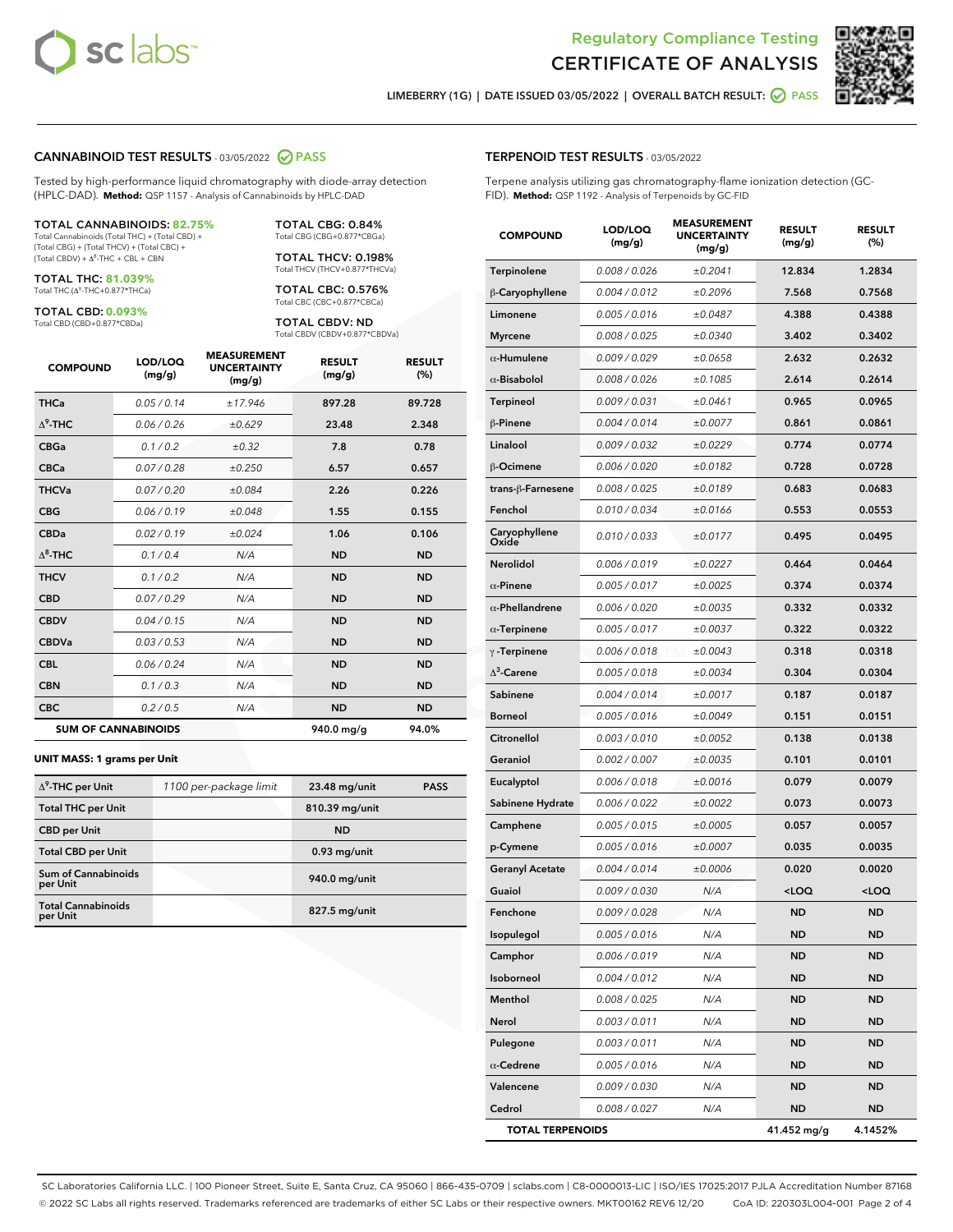



LIMEBERRY (1G) | DATE ISSUED 03/05/2022 | OVERALL BATCH RESULT: 2 PASS

# CATEGORY 1 PESTICIDE TEST RESULTS - 03/05/2022 2 PASS

Pesticide and plant growth regulator analysis utilizing high-performance liquid chromatography-mass spectrometry (HPLC-MS) or gas chromatography-mass spectrometry (GC-MS). \*GC-MS utilized where indicated. **Method:** QSP 1212 - Analysis of Pesticides and Mycotoxins by LC-MS or QSP 1213 - Analysis of Pesticides by GC-MS

| <b>COMPOUND</b>             | LOD/LOQ<br>$(\mu g/g)$ | <b>ACTION</b><br>LIMIT<br>$(\mu g/g)$ | <b>MEASUREMENT</b><br><b>UNCERTAINTY</b><br>$(\mu g/g)$ | <b>RESULT</b><br>$(\mu g/g)$ | <b>RESULT</b> |
|-----------------------------|------------------------|---------------------------------------|---------------------------------------------------------|------------------------------|---------------|
| Aldicarb                    | 0.03 / 0.08            | $\ge$ LOD                             | N/A                                                     | <b>ND</b>                    | <b>PASS</b>   |
| Carbofuran                  | 0.02 / 0.05            | $\ge$ LOD                             | N/A                                                     | <b>ND</b>                    | <b>PASS</b>   |
| Chlordane*                  | 0.03 / 0.08            | $\geq$ LOD                            | N/A                                                     | <b>ND</b>                    | <b>PASS</b>   |
| Chlorfenapyr*               | 0.03/0.10              | $\ge$ LOD                             | N/A                                                     | <b>ND</b>                    | <b>PASS</b>   |
| Chlorpyrifos                | 0.02/0.06              | $\ge$ LOD                             | N/A                                                     | <b>ND</b>                    | <b>PASS</b>   |
| Coumaphos                   | 0.02 / 0.07            | $\geq$ LOD                            | N/A                                                     | <b>ND</b>                    | <b>PASS</b>   |
| Daminozide                  | 0.02 / 0.07            | $>$ LOD                               | N/A                                                     | <b>ND</b>                    | <b>PASS</b>   |
| <b>Dichlorvos</b><br>(DDVP) | 0.03/0.09              | $\geq$ LOD                            | N/A                                                     | <b>ND</b>                    | <b>PASS</b>   |
| Dimethoate                  | 0.03/0.08              | $>$ LOD                               | N/A                                                     | <b>ND</b>                    | <b>PASS</b>   |
| Ethoprophos                 | 0.03/0.10              | $\ge$ LOD                             | N/A                                                     | <b>ND</b>                    | <b>PASS</b>   |
| Etofenprox                  | 0.02 / 0.06            | > LOD                                 | N/A                                                     | <b>ND</b>                    | <b>PASS</b>   |
| Fenoxycarb                  | 0.03/0.08              | $>$ LOD                               | N/A                                                     | <b>ND</b>                    | <b>PASS</b>   |
| Fipronil                    | 0.03 / 0.08            | $\geq$ LOD                            | N/A                                                     | <b>ND</b>                    | <b>PASS</b>   |
| Imazalil                    | 0.02 / 0.06            | $>$ LOD                               | N/A                                                     | <b>ND</b>                    | <b>PASS</b>   |
| <b>Methiocarb</b>           | 0.02 / 0.07            | $\ge$ LOD                             | N/A                                                     | <b>ND</b>                    | <b>PASS</b>   |
| Parathion-methyl            | 0.03/0.10              | $>$ LOD                               | N/A                                                     | <b>ND</b>                    | <b>PASS</b>   |
| <b>Mevinphos</b>            | 0.03/0.09              | $\geq$ LOD                            | N/A                                                     | <b>ND</b>                    | <b>PASS</b>   |
| Paclobutrazol               | 0.02 / 0.05            | $\ge$ LOD                             | N/A                                                     | <b>ND</b>                    | <b>PASS</b>   |
| Propoxur                    | 0.03/0.09              | $\geq$ LOD                            | N/A                                                     | <b>ND</b>                    | <b>PASS</b>   |
| Spiroxamine                 | 0.03 / 0.08            | $\ge$ LOD                             | N/A                                                     | <b>ND</b>                    | <b>PASS</b>   |
| Thiacloprid                 | 0.03/0.10              | $>$ LOD                               | N/A                                                     | <b>ND</b>                    | <b>PASS</b>   |
|                             |                        |                                       |                                                         |                              |               |

## CATEGORY 2 PESTICIDE TEST RESULTS - 03/05/2022 @ PASS

| <b>COMPOUND</b>          | LOD/LOO<br>$(\mu g/g)$ | <b>ACTION</b><br>LIMIT<br>$(\mu g/g)$ | <b>MEASUREMENT</b><br><b>UNCERTAINTY</b><br>$(\mu g/g)$ | <b>RESULT</b><br>$(\mu g/g)$ | <b>RESULT</b> |
|--------------------------|------------------------|---------------------------------------|---------------------------------------------------------|------------------------------|---------------|
| Abamectin                | 0.03/0.10              | 0.1                                   | N/A                                                     | <b>ND</b>                    | <b>PASS</b>   |
| Acephate                 | 0.02/0.07              | 0.1                                   | N/A                                                     | <b>ND</b>                    | <b>PASS</b>   |
| Acequinocyl              | 0.02/0.07              | 0.1                                   | N/A                                                     | <b>ND</b>                    | <b>PASS</b>   |
| Acetamiprid              | 0.02/0.05              | 0.1                                   | N/A                                                     | <b>ND</b>                    | <b>PASS</b>   |
| Azoxystrobin             | 0.02/0.07              | 0.1                                   | N/A                                                     | <b>ND</b>                    | <b>PASS</b>   |
| <b>Bifenazate</b>        | 0.01/0.04              | 0.1                                   | N/A                                                     | <b>ND</b>                    | <b>PASS</b>   |
| <b>Bifenthrin</b>        | 0.02 / 0.05            | 3                                     | N/A                                                     | <b>ND</b>                    | <b>PASS</b>   |
| <b>Boscalid</b>          | 0.03/0.09              | 0.1                                   | N/A                                                     | <b>ND</b>                    | <b>PASS</b>   |
| Captan                   | 0.19/0.57              | 0.7                                   | N/A                                                     | <b>ND</b>                    | <b>PASS</b>   |
| Carbaryl                 | 0.02/0.06              | 0.5                                   | N/A                                                     | <b>ND</b>                    | <b>PASS</b>   |
| Chlorantranilip-<br>role | 0.04/0.12              | 10                                    | N/A                                                     | <b>ND</b>                    | <b>PASS</b>   |
| Clofentezine             | 0.03/0.09              | 0.1                                   | N/A                                                     | <b>ND</b>                    | <b>PASS</b>   |

# CATEGORY 2 PESTICIDE TEST RESULTS - 03/05/2022 continued

| <b>COMPOUND</b>               | LOD/LOQ<br>(µg/g) | <b>ACTION</b><br><b>LIMIT</b><br>(µg/g) | <b>MEASUREMENT</b><br><b>UNCERTAINTY</b><br>$(\mu g/g)$ | <b>RESULT</b><br>(µg/g) | <b>RESULT</b> |
|-------------------------------|-------------------|-----------------------------------------|---------------------------------------------------------|-------------------------|---------------|
| Cyfluthrin                    | 0.12 / 0.38       | $\overline{c}$                          | N/A                                                     | <b>ND</b>               | <b>PASS</b>   |
| Cypermethrin                  | 0.11 / 0.32       | $\mathcal{I}$                           | N/A                                                     | <b>ND</b>               | <b>PASS</b>   |
| <b>Diazinon</b>               | 0.02 / 0.05       | 0.1                                     | N/A                                                     | <b>ND</b>               | <b>PASS</b>   |
| Dimethomorph                  | 0.03 / 0.09       | 2                                       | N/A                                                     | ND                      | <b>PASS</b>   |
| Etoxazole                     | 0.02 / 0.06       | 0.1                                     | N/A                                                     | ND                      | <b>PASS</b>   |
| Fenhexamid                    | 0.03 / 0.09       | 0.1                                     | N/A                                                     | <b>ND</b>               | <b>PASS</b>   |
| Fenpyroximate                 | 0.02 / 0.06       | 0.1                                     | N/A                                                     | <b>ND</b>               | <b>PASS</b>   |
| Flonicamid                    | 0.03 / 0.10       | 0.1                                     | N/A                                                     | <b>ND</b>               | <b>PASS</b>   |
| Fludioxonil                   | 0.03 / 0.10       | 0.1                                     | N/A                                                     | <b>ND</b>               | <b>PASS</b>   |
| Hexythiazox                   | 0.02 / 0.07       | 0.1                                     | N/A                                                     | <b>ND</b>               | <b>PASS</b>   |
| Imidacloprid                  | 0.04 / 0.11       | 5                                       | N/A                                                     | <b>ND</b>               | <b>PASS</b>   |
| Kresoxim-methyl               | 0.02 / 0.07       | 0.1                                     | N/A                                                     | ND                      | <b>PASS</b>   |
| <b>Malathion</b>              | 0.03 / 0.09       | 0.5                                     | N/A                                                     | <b>ND</b>               | <b>PASS</b>   |
| Metalaxyl                     | 0.02 / 0.07       | $\overline{c}$                          | N/A                                                     | <b>ND</b>               | <b>PASS</b>   |
| Methomyl                      | 0.03 / 0.10       | $\mathcal{I}$                           | N/A                                                     | ND                      | <b>PASS</b>   |
| Myclobutanil                  | 0.03 / 0.09       | 0.1                                     | N/A                                                     | <b>ND</b>               | <b>PASS</b>   |
| Naled                         | 0.02 / 0.07       | 0.1                                     | N/A                                                     | <b>ND</b>               | <b>PASS</b>   |
| Oxamyl                        | 0.04 / 0.11       | 0.5                                     | N/A                                                     | ND                      | <b>PASS</b>   |
| Pentachloronitro-<br>benzene* | 0.03 / 0.09       | 0.1                                     | N/A                                                     | <b>ND</b>               | <b>PASS</b>   |
| Permethrin                    | 0.04 / 0.12       | 0.5                                     | N/A                                                     | <b>ND</b>               | <b>PASS</b>   |
| Phosmet                       | 0.03 / 0.10       | 0.1                                     | N/A                                                     | ND                      | <b>PASS</b>   |
| Piperonyl<br><b>Butoxide</b>  | 0.02 / 0.07       | 3                                       | N/A                                                     | <b>ND</b>               | <b>PASS</b>   |
| Prallethrin                   | 0.03 / 0.08       | 0.1                                     | N/A                                                     | <b>ND</b>               | <b>PASS</b>   |
| Propiconazole                 | 0.02 / 0.07       | 0.1                                     | N/A                                                     | <b>ND</b>               | <b>PASS</b>   |
| Pyrethrins                    | 0.04 / 0.12       | 0.5                                     | N/A                                                     | <b>ND</b>               | <b>PASS</b>   |
| Pyridaben                     | 0.02 / 0.07       | 0.1                                     | N/A                                                     | <b>ND</b>               | <b>PASS</b>   |
| Spinetoram                    | 0.02 / 0.07       | 0.1                                     | N/A                                                     | <b>ND</b>               | <b>PASS</b>   |
| Spinosad                      | 0.02 / 0.07       | 0.1                                     | N/A                                                     | ND                      | <b>PASS</b>   |
| Spiromesifen                  | 0.02 / 0.05       | 0.1                                     | N/A                                                     | <b>ND</b>               | <b>PASS</b>   |
| Spirotetramat                 | 0.02 / 0.06       | 0.1                                     | N/A                                                     | <b>ND</b>               | <b>PASS</b>   |
| Tebuconazole                  | 0.02 / 0.07       | 0.1                                     | N/A                                                     | ND                      | <b>PASS</b>   |
| Thiamethoxam                  | 0.03 / 0.10       | 5                                       | N/A                                                     | <b>ND</b>               | <b>PASS</b>   |
| Trifloxystrobin               | 0.03 / 0.08       | 0.1                                     | N/A                                                     | <b>ND</b>               | <b>PASS</b>   |

SC Laboratories California LLC. | 100 Pioneer Street, Suite E, Santa Cruz, CA 95060 | 866-435-0709 | sclabs.com | C8-0000013-LIC | ISO/IES 17025:2017 PJLA Accreditation Number 87168 © 2022 SC Labs all rights reserved. Trademarks referenced are trademarks of either SC Labs or their respective owners. MKT00162 REV6 12/20 CoA ID: 220303L004-001 Page 3 of 4